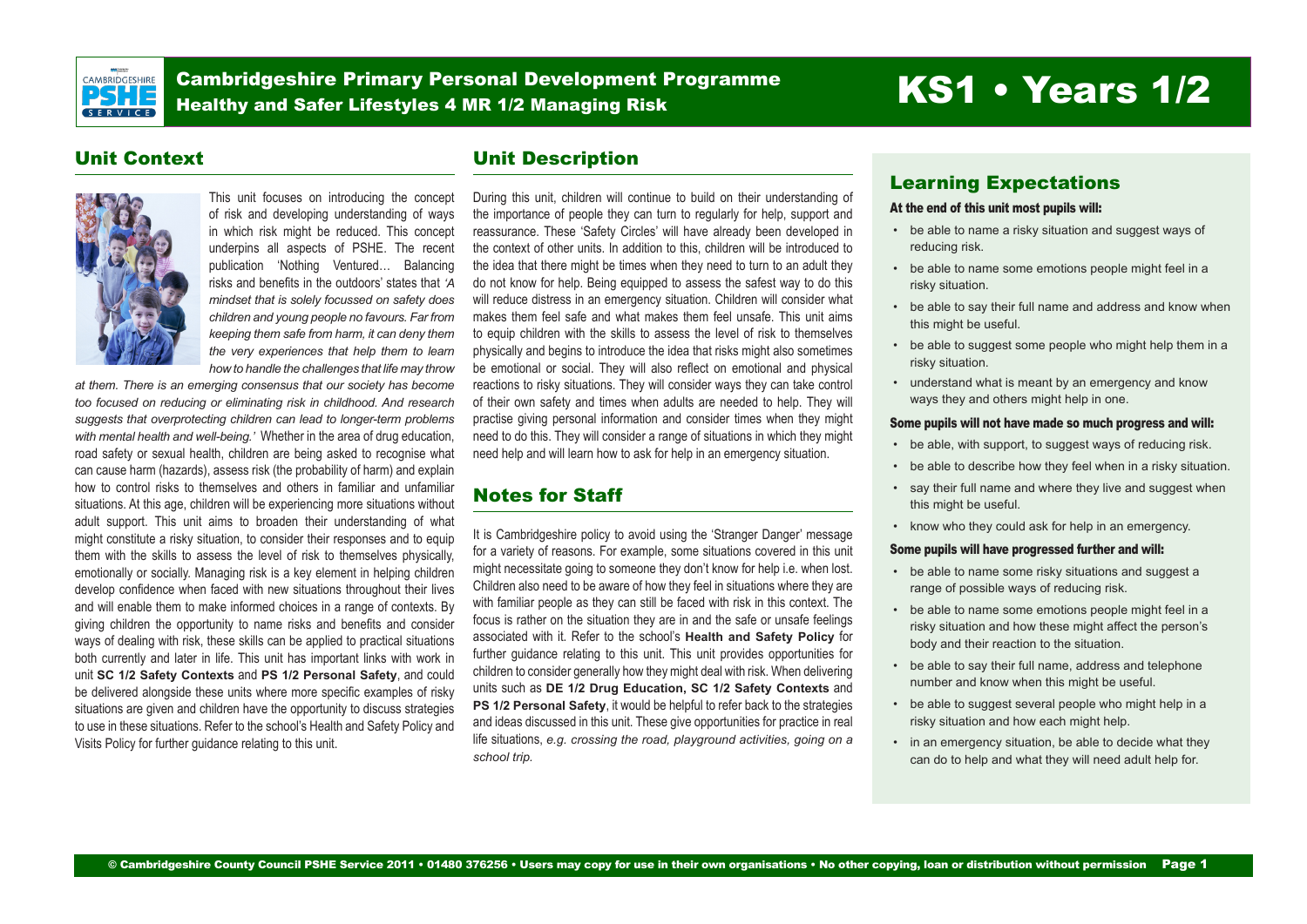# Activities for Recording Assessment

**A** at the end of an activity indicates an opportunity for recording assessment.

**Activity 1.1** The children's drawings and labels and the class list can be used to assess the children's understanding of what might be a risky situation.

**Activity 4.2** The suggestions the children make to the puppet will enable you to assess their knowledge of which people in the community might help and how they might help.

**Activities 5.3 and 5.4** These will help you to assess whether the children can talk about strategies they might use and people they might approach in an emergency situation.

# Out of School Learning

Suggest that children check their address and phone number and practise saying it at home. You might involve parents in this by including it in 'key words' or 'number facts' tests. Ensure they include in their discussions when it is appropriate to give someone these details.

Ask the children to discuss with an adult at home times when someone helped them to keep safe.

Encourage children to discuss their strategies for staying safe with their parents/carers. They may also have suggestions from home about strategies adults give them for managing risk when in the home and out and about.

#### Sensitive Issues



Sensitive issues to be aware of are marked in the Points to Note column with this symbol.

In particular in this unit, staff need to be aware that when considering the people they could ask for help, some

children will miss out individuals that might appear to us to be obvious choices. There could be a variety of reasons for this. Children should be enabled to feel comfortable with the choices they have made and not be put under pressure to include anyone they do not feel happy to include.

Children may occasionally talk about situations in which they feel they have been put at risk by others – refer to your Safeguarding and Child Protection Policy where necessary. Staff also need to be aware that at this age, choices about the sort of activities children undertake are still largely being made for them by adults. Parents and carers will vary in the way they handle this responsibility and it is therefore important that staff help children to talk about these situations in a supportive environment which is not prescriptive about 'safe' and 'unsafe' activities.

# Resources for This Unit

Specific resources for delivering the **Teaching Activities** in this Unit are referred to in the **Points to Note** column as appropriate.

Generic resources to support teaching and learning are also referred to in the **Points to Note** column.

All these resources can be accessed and downloaded using the **PD Planning Tool.**

Additionally, on screen users can access directly any resource shown in red type by clicking on it:

For example:

See **Teaching Guidance** for information on Circle Time and using the Draw and Write technique.

A full list of resources is included at the end of this guide.

# Linked Units

- SC 1/2 Safety Contexts
- PS 1/2 Personal Safety
- DE 1/2 Drug Education
- AB 1/2 Anti-bullying
- **SR 1** Sex and Relationships Education
- **SR 2** Sex and Relationships Education

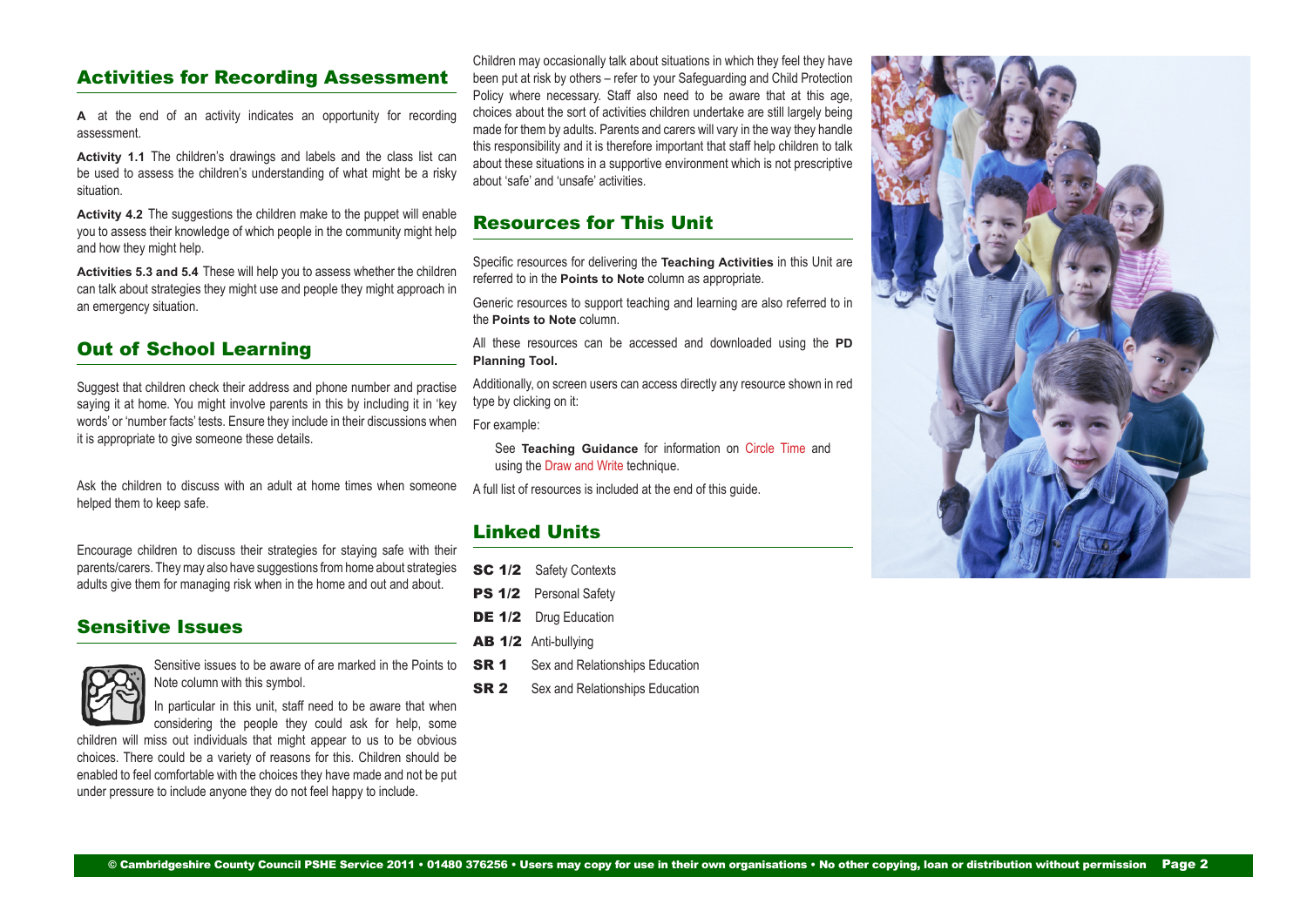# *Contents*

### *[Section A – Risky Situations 4](#page-3-0)*

[1. To identify a range of familiar situations which might entail risk and consider ways to keep themselves safe.](#page-3-0)

*[Section B – Reactions to Risk 5](#page-4-0)*

[2. To identify emotions associated with risky behaviour or situations.](#page-4-0)

#### *[Section C – Strategies in Risky Situations](#page-5-0) 6*

[3. To know basic personal information and know when they might need to give it.](#page-5-0)

[4. To understand the range of people in the community who help keep us safer.](#page-5-0)

### *[Section D – Receiving and Giving Help 8](#page-7-0)*

- [5. To know how to ask for help in an emergency.](#page-7-0)
- [6. To recognise familiar situations where they can offer help.](#page-8-0)
- [7. To know how to reduce risk and keep myself safer in a variety of situations.](#page-8-0)

# *[Section E – Processing the Learning 10](#page-9-0)*

[8. To understand what I have learned and be able to share it with others.](#page-9-0)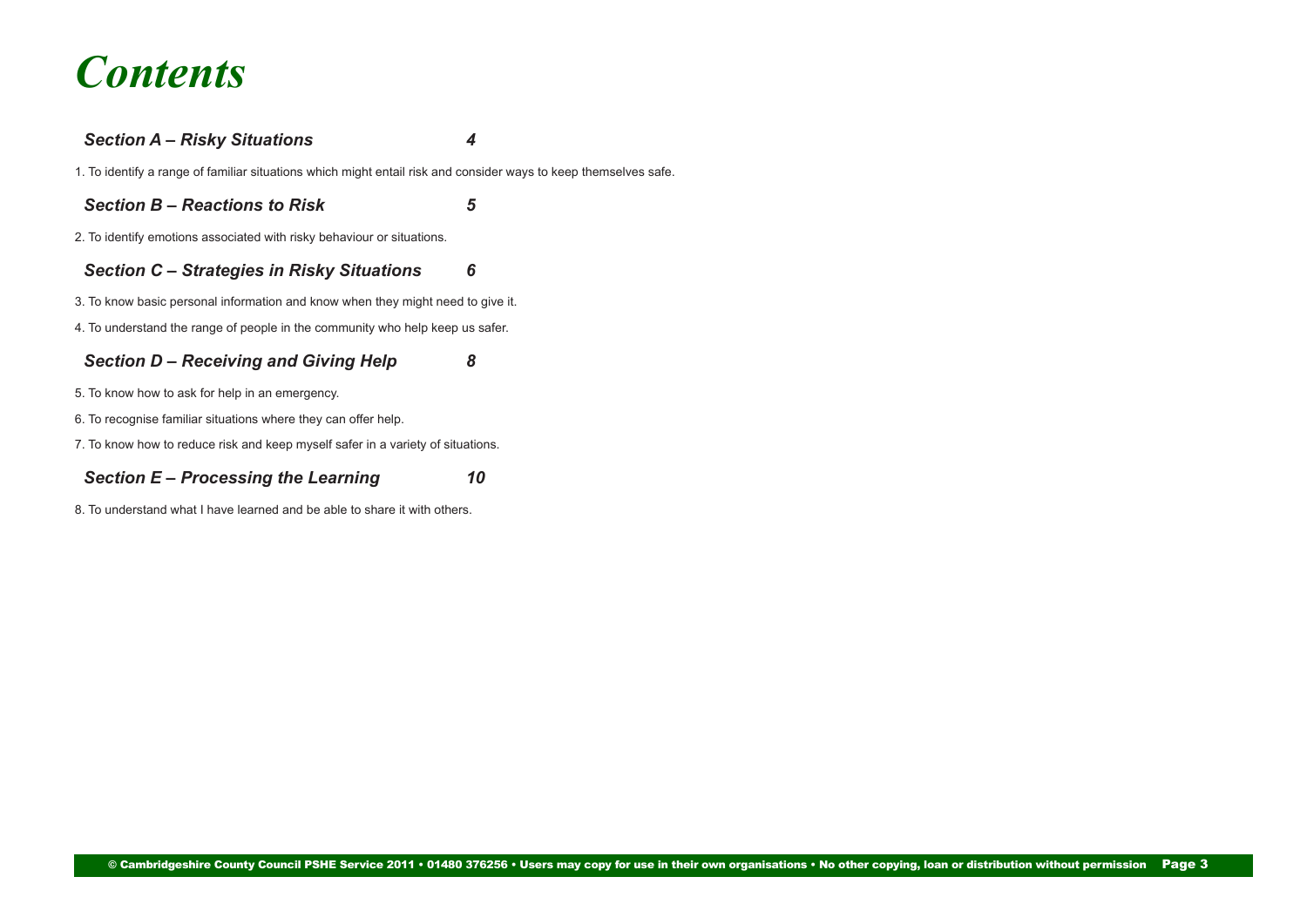<span id="page-3-0"></span>

| <b>Section A - Risky Situations</b>                            |                                                                                                                           |                                                                                                         |                                                                                                                                                                                                                                                                                                                                                                                                                                                                                                                                                                                                                                                                     |                                                                                                                                                                                                                                                                                                                                                                                                                                                       |
|----------------------------------------------------------------|---------------------------------------------------------------------------------------------------------------------------|---------------------------------------------------------------------------------------------------------|---------------------------------------------------------------------------------------------------------------------------------------------------------------------------------------------------------------------------------------------------------------------------------------------------------------------------------------------------------------------------------------------------------------------------------------------------------------------------------------------------------------------------------------------------------------------------------------------------------------------------------------------------------------------|-------------------------------------------------------------------------------------------------------------------------------------------------------------------------------------------------------------------------------------------------------------------------------------------------------------------------------------------------------------------------------------------------------------------------------------------------------|
| <b>Possible Success Criteria</b><br><b>Learning Objectives</b> |                                                                                                                           |                                                                                                         | <b>Teaching Activities</b>                                                                                                                                                                                                                                                                                                                                                                                                                                                                                                                                                                                                                                          | <b>Points to Note</b>                                                                                                                                                                                                                                                                                                                                                                                                                                 |
|                                                                | 1. To identify a range of familiar<br>situations which might entail<br>risk and consider ways to<br>keep themselves safe. | To be able to:<br>• name a risky situation<br>• explain a way I can<br>reduce risk in that<br>situation | 1.1 Read The Tunnel as an introduction. Give each child a piece of<br>paper and ask the children to draw and label some of the things<br>from which they feel they have to keep safe. Collect the children's<br>thoughts and then ask them to group their responses under 'things',<br>'people' and 'places'. You might also divide the list into real and<br>imagined. Acknowledge that adults have fears as well as children.<br>Α                                                                                                                                                                                                                                | • The children may offer real or imagined fears. Accept<br>both equally. Situations relating to dealing with people<br>they don't know, pressure, bullying and road safety are<br>covered later in the units SC 1/2 Safety Contexts, AB<br>1/2 Anti Bullying and PS 1/2 Personal Safety.                                                                                                                                                              |
|                                                                |                                                                                                                           |                                                                                                         | 1.2 Look over the list of scenarios the children generated in Activity<br>1.1. Ask the children to suggest whether the danger comes from<br>something they might do (e.g. not looking carefully, being too<br>excited, being in the wrong place, not putting a seatbelt on), or the<br>action of someone else (being pushed over, being told to go away).<br>You might write the situations on slips of paper, give one slip of<br>paper to each child and ask the rest of the class to direct them to<br>'I'm in control' or 'Someone else is in control'.                                                                                                         | • See Health for Life (4 - 7) p 73. Many young children<br>believe that the cause of the accident lies in the object<br>itself, rather than in the child's activity e.g. Bonfires<br>burn you.                                                                                                                                                                                                                                                        |
|                                                                |                                                                                                                           |                                                                                                         | 1.3 Select 5 or 6 general scenarios from the list the children generated<br>in Activity 1.1. Divide the class into groups and give each a<br>scenario. Ask each group to come up with rules a person of their<br>age could follow to keep themselves safe in each situation. Ask<br>the children to share their ideas. Collect their rules and then ask<br>them to make links between the rules which are similar in different<br>situations. Generate a 'Keeping Safe Code'. Each element in this<br>code might start, We can keep ourselves safe by This might be<br>retained for use in PS 1/2 Personal Safety and SC 1/2 Safety<br>Contexts.                    | • For Group Mixing activities, see the Teaching Guidance.<br>• You might wish to avoid scenarios relating to road<br>safety, places to play and bullying, as these will be<br>covered in more detail in PS 1/2 Personal Safety, SC<br>1/2 Safety Contexts and AB 1/2 Anti-Bullying.<br>When considering ways of keeping themselves safe,<br>you may wish to refer to using safety eyes and ears,<br>which is included in unit PS 1/2 Personal Safety. |
|                                                                |                                                                                                                           |                                                                                                         | 1.4 Recount a familiar story, such as Jack and the Beanstalk. Ask the<br>children to indicate where Jack took risks in the story. You might<br>need to explain further that a risk is where there is a possibility<br>that something might go wrong; someone might get hurt physically<br>or emotionally, or lose something. Then tell an everyday story of<br>a child of their age, and again ask the children to list the risks the<br>child took. These might include crossing the road, walking along a<br>wall, asking a new child to play with them, putting their hand up to<br>answer a maths question, waiting for Gran in a different place to<br>normal. |                                                                                                                                                                                                                                                                                                                                                                                                                                                       |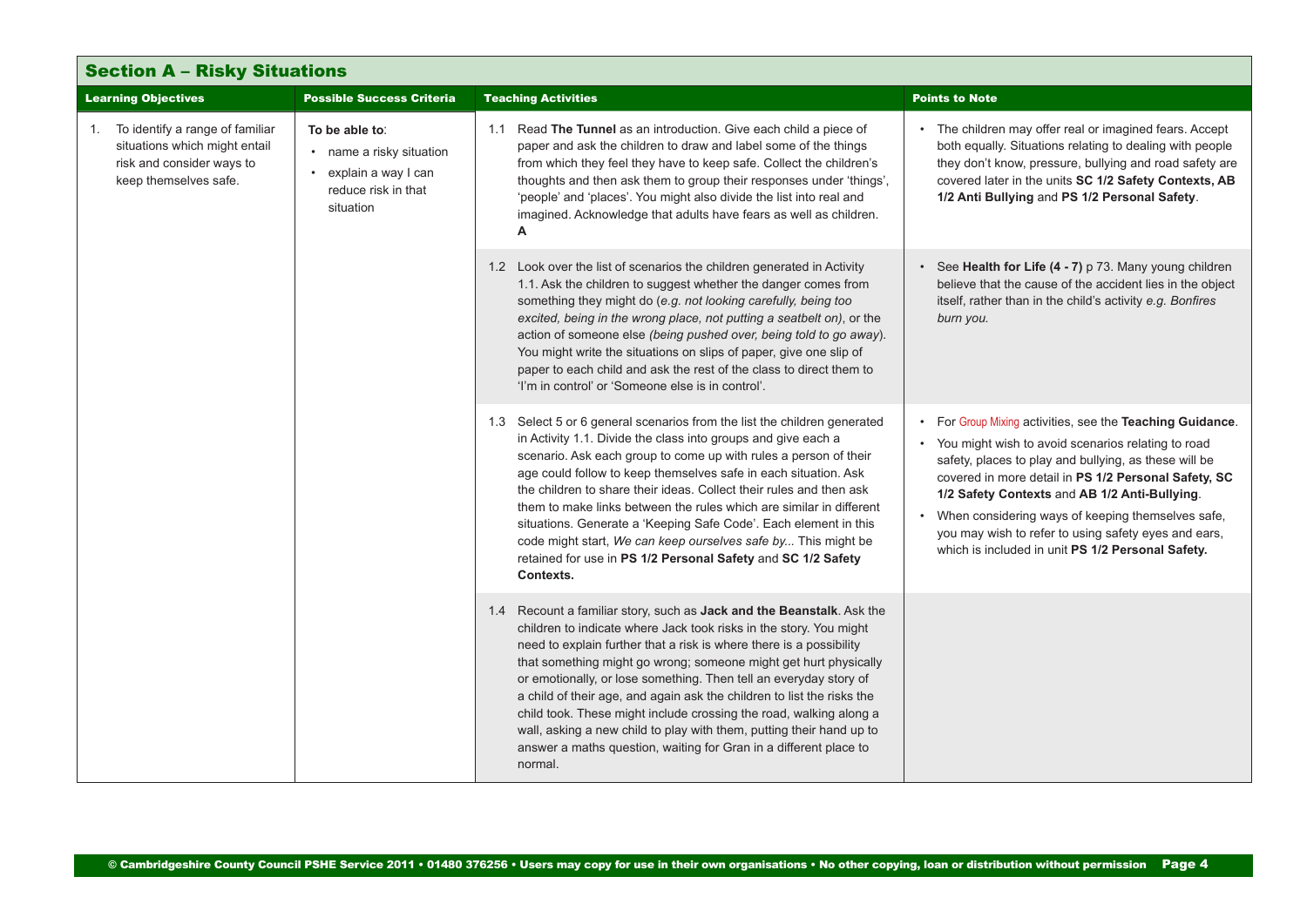<span id="page-4-0"></span>

| <b>Section B - Reactions to Risk</b>                                            |                                                                                                                                                       |                                                                                                                                                                                                                                                                                                                                                                                                                                                                                                                                                                                                                                                                                                                                                                          |                                                                                                                                                                                                                                                                                                                                                                                                                                                                                                                                                                                        |  |
|---------------------------------------------------------------------------------|-------------------------------------------------------------------------------------------------------------------------------------------------------|--------------------------------------------------------------------------------------------------------------------------------------------------------------------------------------------------------------------------------------------------------------------------------------------------------------------------------------------------------------------------------------------------------------------------------------------------------------------------------------------------------------------------------------------------------------------------------------------------------------------------------------------------------------------------------------------------------------------------------------------------------------------------|----------------------------------------------------------------------------------------------------------------------------------------------------------------------------------------------------------------------------------------------------------------------------------------------------------------------------------------------------------------------------------------------------------------------------------------------------------------------------------------------------------------------------------------------------------------------------------------|--|
| <b>Learning Objectives</b>                                                      | <b>Possible Success Criteria</b>                                                                                                                      | <b>Teaching Activities</b>                                                                                                                                                                                                                                                                                                                                                                                                                                                                                                                                                                                                                                                                                                                                               | <b>Points to Note</b>                                                                                                                                                                                                                                                                                                                                                                                                                                                                                                                                                                  |  |
| To identify emotions<br>2.<br>associated with risky<br>behaviour or situations. | To be able to:<br>• name some emotions<br>I might feel in a risky<br>situation<br>• say what might happen<br>to my body when I feel<br>these emotions | 2.1 Ask the children to shut their eyes and imagine that they are<br>somewhere completely safe. Ask them to think about who is there,<br>where they are, what their body feels like and what happened just<br>before they felt completely safe. Ask for children to share examples<br>of where they were and who was there. Consider moving on to<br>when children feel unsafe. Again you could ask them to shut their<br>eyes and imagine they are in a place where they feel unsafe. Ask<br>them to think about what their body feels like and thoughts which<br>are going through their head. Then ask them what they will do to<br>make themselves feel safe again. Share these thoughts and record<br>them for the class.                                           | Children might describe real or imaginary<br>situations where they feel safe. Accept both<br>equally. Be aware that some children might<br>find it difficult to imagine a real situation<br>where they feel safe and might be uneasy when<br>imagining a place where they feel unsafe. Log<br>concerns according to your Safeguarding and Child<br>Protection policy.<br>This activity links with being able to identify their 'sixth<br>sense', exploring situations which give us a 'yes', 'no'<br>or 'not sure' feeling, which is covered in Unit PS 1/2<br><b>Personal Safety.</b> |  |
|                                                                                 |                                                                                                                                                       | 2.2 Give groups of children one of the situations listed in Activity 1.1<br>(Avoid situations relating to safe places to play, bullying and road<br>safety as these are covered in detail in units PS 1/2 Personal<br>Safety, SC 1/2 Safety Contexts and AB 1/2 Anti-Bullying). Ask<br>them to draw themselves in that situation in the centre of a circle.<br>Then ask them to add notes to the drawing, describing how they<br>might feel if they were in that situation. Collect a list of feelings<br>from all the groups. In Circle Time, ask the children to complete<br>the sentence stem: If I felt  I would (where the 'feelings' word is<br>taken from the compiled list). You might give the 'feelings' word, or<br>ask the children to choose from the list. | If you have a list of 'feelings' words displayed in your<br>classroom, you might add to this list, or compare the<br>words generated in this activity.<br>For Circle Time see the Teaching Guidance.                                                                                                                                                                                                                                                                                                                                                                                   |  |
|                                                                                 |                                                                                                                                                       | 2.3 Ask the children to think about what happens to their bodies when<br>they are excited, scared or upset. Ask groups of children to imagine<br>that they are scared or frightened in one of the situations generated<br>in Activity 1.1. Ask the children to think about what might happen.<br>You might choose to ask one or two children to role-play what might<br>happen if they were, for example, really excited as they got into the<br>car, or if they were very scared as they crossed the road. In each<br>scenario you consider, emphasise the importance of calming down<br>or asking for help, so that proper safety rules can be followed.                                                                                                               | This has links with unit ME 1/2 My Emotions.<br>SEAL Emotional Barometer and Ways to Calm Down could<br>also be referred to here.                                                                                                                                                                                                                                                                                                                                                                                                                                                      |  |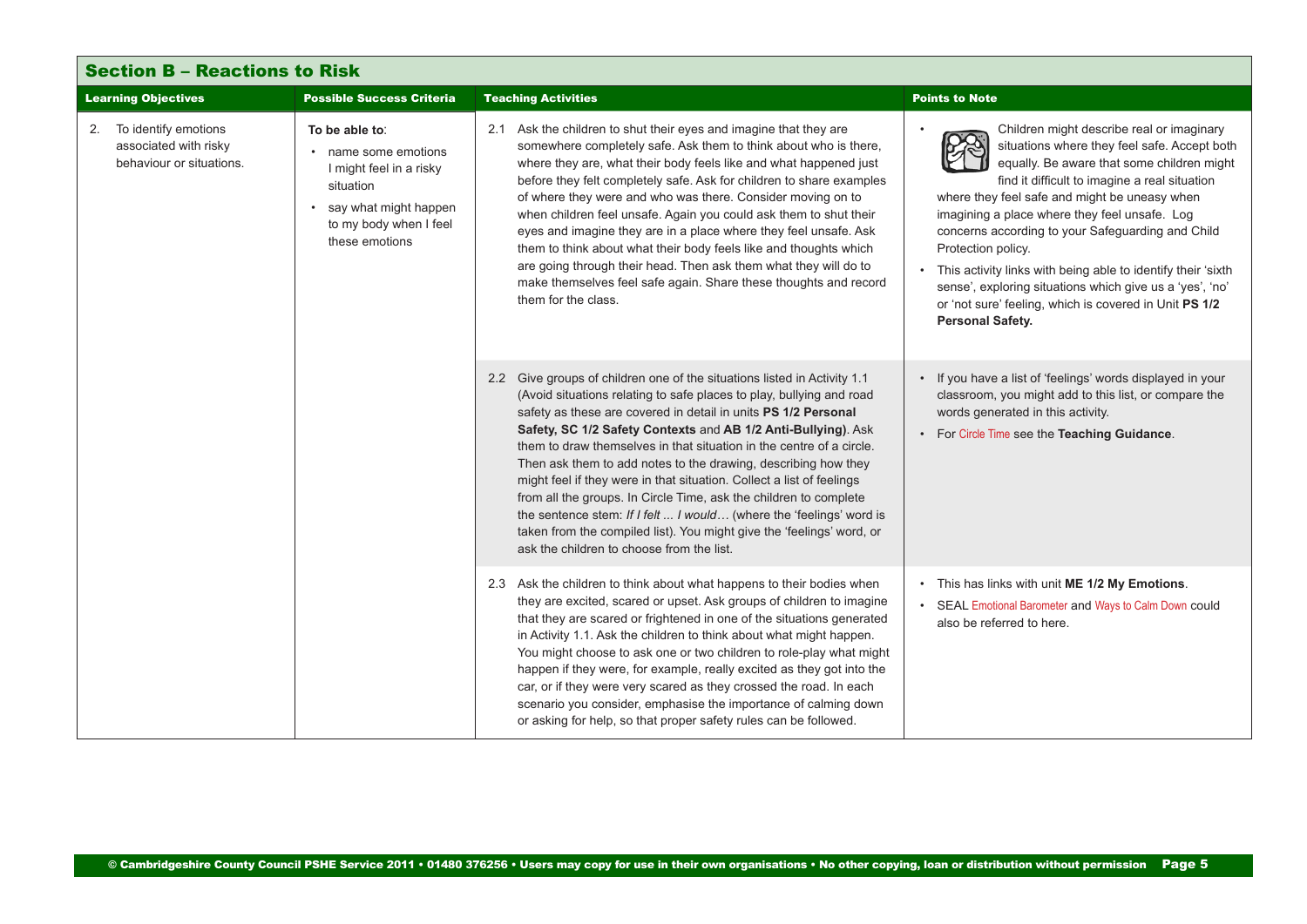<span id="page-5-0"></span>

| <b>Section C - Strategies in Risky Situations</b>                                        |                                                                                                                                            |                                                                                                                                                                                                                                                                                                                                                                                                                                                                                                                                                                                                                                                                                                                                                                                                        |                                                                                                                                                                                                                                                                                                                                                                                   |  |
|------------------------------------------------------------------------------------------|--------------------------------------------------------------------------------------------------------------------------------------------|--------------------------------------------------------------------------------------------------------------------------------------------------------------------------------------------------------------------------------------------------------------------------------------------------------------------------------------------------------------------------------------------------------------------------------------------------------------------------------------------------------------------------------------------------------------------------------------------------------------------------------------------------------------------------------------------------------------------------------------------------------------------------------------------------------|-----------------------------------------------------------------------------------------------------------------------------------------------------------------------------------------------------------------------------------------------------------------------------------------------------------------------------------------------------------------------------------|--|
| <b>Learning Objectives</b>                                                               | <b>Possible Success Criteria</b>                                                                                                           | <b>Teaching Activities</b>                                                                                                                                                                                                                                                                                                                                                                                                                                                                                                                                                                                                                                                                                                                                                                             | <b>Points to Note</b>                                                                                                                                                                                                                                                                                                                                                             |  |
| To know basic personal<br>3.<br>information and know when<br>they might need to give it. | To be able to:<br>• say my full name and<br>address<br>give an example of<br>a situation where I<br>might need to give this<br>information | 3.1 In Circle Time, ask the children to complete the sentence stem, My<br>name is  and I live at  You might also ask them to complete the<br>sentence stem: My last name is  and my telephone number is<br>This might done as a paired activity or in small groups.                                                                                                                                                                                                                                                                                                                                                                                                                                                                                                                                    | • You might add other sorts of personal information such<br>as parents' names. How to tell this information when<br>lost has already covered in the unit KS F Keeping<br>Safe. You may want to revisit this here.                                                                                                                                                                 |  |
|                                                                                          |                                                                                                                                            | 3.2 Ask the children to think about a range of people who might need<br>to know their name, address or telephone number. Include school<br>staff, health professionals etc. Ask them to think of situations<br>where they might be asked for these personal details including<br>when they are ill, when they are lost, when someone wants to<br>come over to play etc. In Circle Time, ask the children to role-play<br>different situations, using the scenarios that have been suggested.<br>One child will take the role of the school secretary/shopkeeper etc<br>and another child will take the role of the ill or lost child. The other<br>children in the circle can be asked to make suggestions for the<br>role-players. This might be repeated several times with different<br>variations. | • For Circle Time, see the Teaching Guidance.<br>Be aware that many children will be rightly<br>concerned about approaching people they<br>don't know. You might need to discuss<br>suitable adults they can go to in situations<br>such as being lost.                                                                                                                           |  |
| To understand the range of<br>4.<br>people in the community who<br>help keep us safer.   | To be able to:<br>• qive a realistic<br>suggestion of someone<br>I might ask for help in a<br>difficult situation                          | Collect pictures of people in the community who care for the<br>4.1<br>children and will help them in difficulty. This could include teachers,<br>school crossing patrol, lunchtime supervisors, police etc. Seat the<br>children in a semi-circle around the pictures, which have been<br>placed face down. Invite individuals to choose one of the pictures<br>and ask the children to describe ways in which these people help<br>them in a risky situation. Ask the children to suggest anyone else<br>that you may have missed. The children could then re-visit and add<br>to the Safety Circle they have developed in previous units.                                                                                                                                                           | • Some children may have a negative view of the police,<br>seeing their role as someone who 'locks up naughty<br>people'. Try to raise awareness of their supportive role.<br>People who help us are also covered in unit DC 1/2<br><b>Diversity and Communities.</b><br>The Safety Circle is developed in Units BB 1/2<br>Beginning and Belonging and PS 1/2 Personal<br>Safety. |  |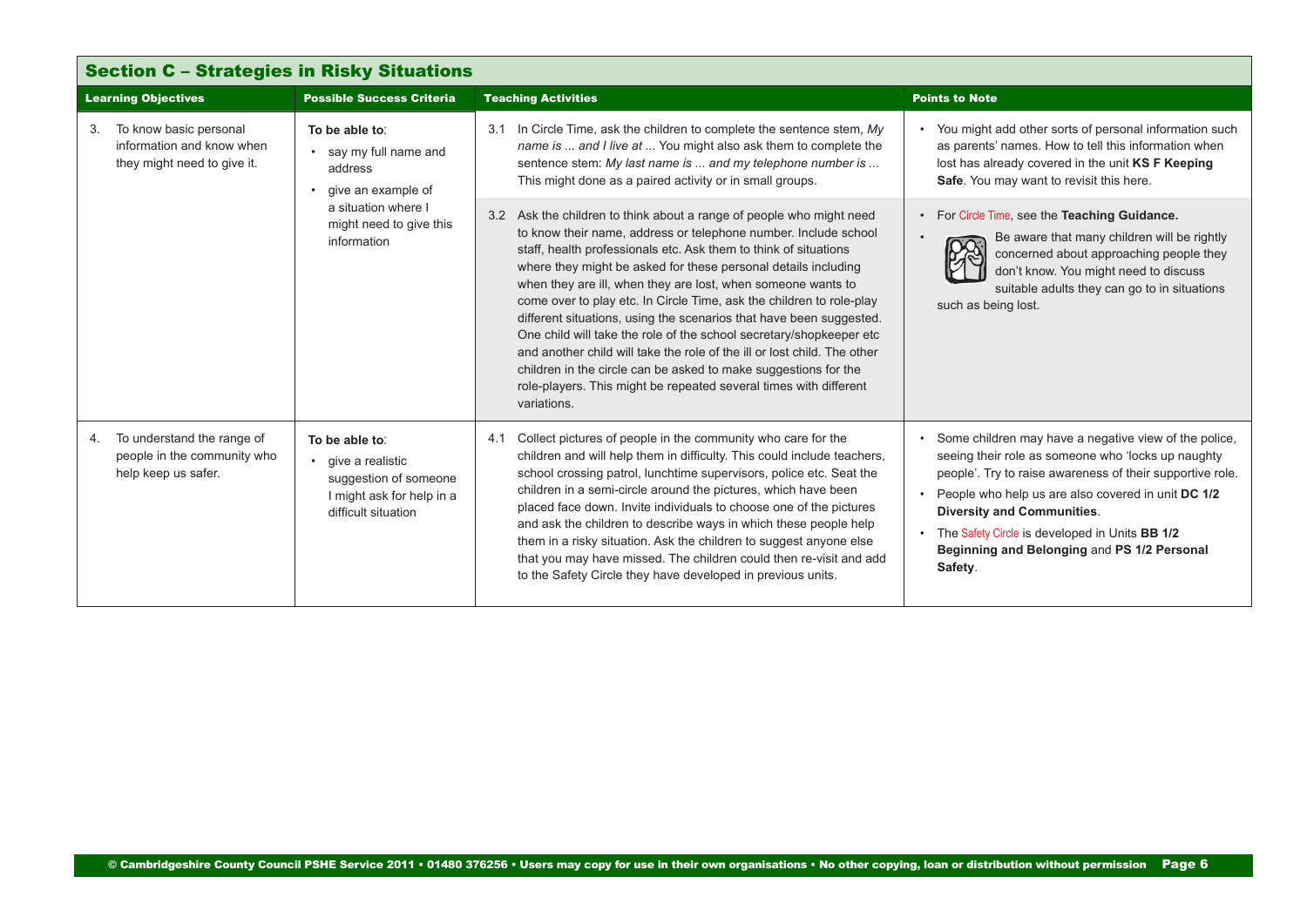| <b>Learning Objectives</b> | <b>Possible Success Criteria</b> | <b>Teaching Activities</b>                                                                                                                                                                                                                                                                                                                                                                                                                                                                                            | <b>Points to Note</b>                                                                                                                                                                                                   |
|----------------------------|----------------------------------|-----------------------------------------------------------------------------------------------------------------------------------------------------------------------------------------------------------------------------------------------------------------------------------------------------------------------------------------------------------------------------------------------------------------------------------------------------------------------------------------------------------------------|-------------------------------------------------------------------------------------------------------------------------------------------------------------------------------------------------------------------------|
|                            |                                  | Introduce Holly (a puppet) to the children and tell them that she<br>4.2<br>needs their help because she is not sure who can keep her safe in<br>particular situations. Give the children scenarios such as, Holly has<br>a busy road to cross on her way to school or Holly is afraid because<br>some boys in the park called her names etc. Ask the children to<br>suggest who Holly should ask for help and how they will keep her<br>safe. A                                                                      |                                                                                                                                                                                                                         |
|                            |                                  | Ask the children to draw or paint a picture of someone helping<br>4.3<br>to keep them safer and write a statement about their role, for<br>example, a picture of a policeman might have statements such as A<br>policeman finds you if you are lost, catches people who might hurt<br>you and helps you cross the road etc. Invite the school crossing<br>patrol or the local police officer to visit the class and talk about their<br>work. Encourage the children to prepare questions in advance of<br>the visit. | Children could use an ICT programme to create these<br>pictures such as 2paint.<br>When using visitors from the community, ensure it is in<br>accordance with the school policy on use of visitors in<br>the classroom. |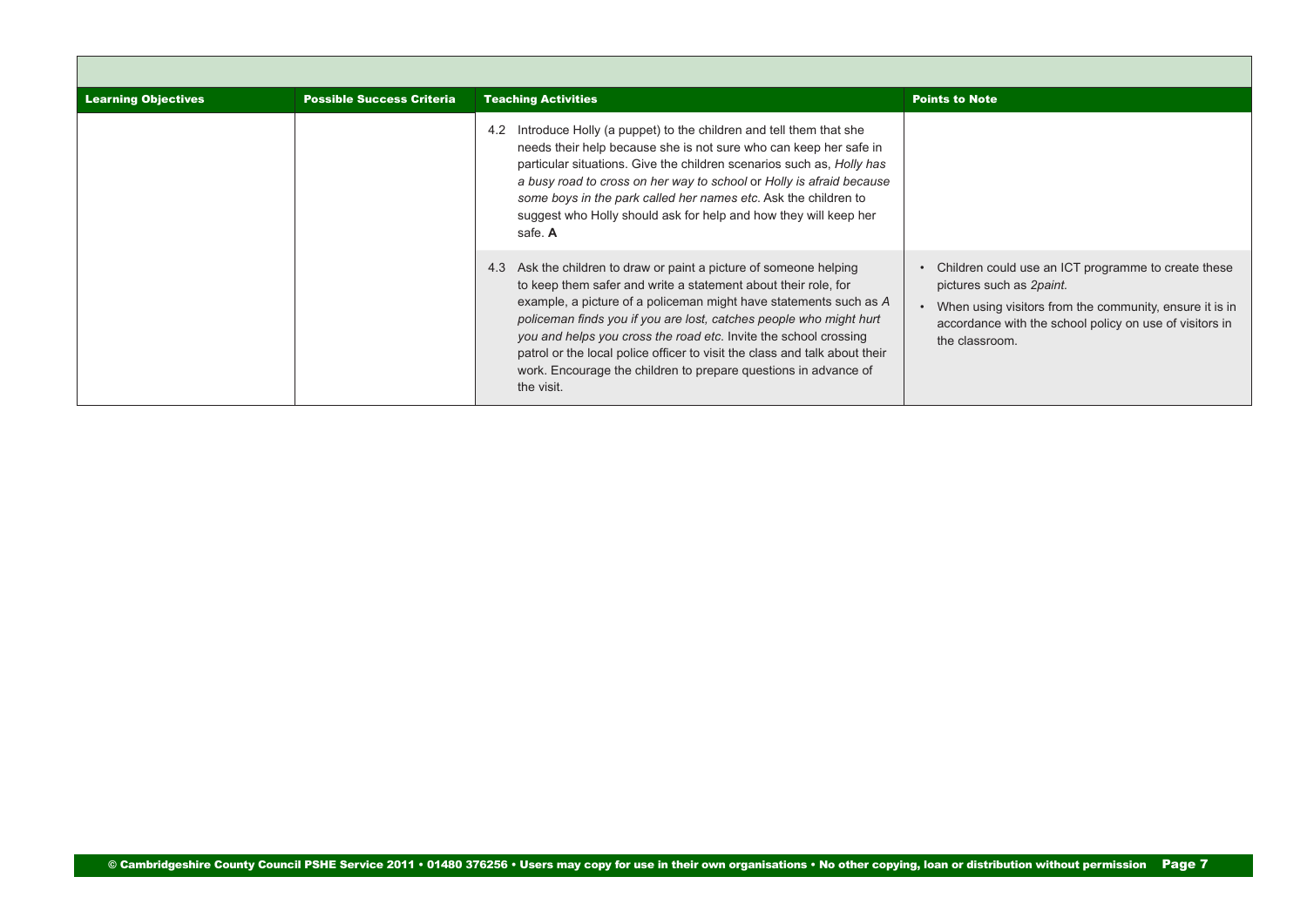<span id="page-7-0"></span>

| <b>Section D - Receiving and Giving Help</b>                   |                                                                                                                                                                                        |                                                                                                                                                                                                                                                                                                                                                                                                                                                                                                                                                                                                                                                                                                                                                                                                                                                                                                                                                                                                               |                                                                                                           |  |
|----------------------------------------------------------------|----------------------------------------------------------------------------------------------------------------------------------------------------------------------------------------|---------------------------------------------------------------------------------------------------------------------------------------------------------------------------------------------------------------------------------------------------------------------------------------------------------------------------------------------------------------------------------------------------------------------------------------------------------------------------------------------------------------------------------------------------------------------------------------------------------------------------------------------------------------------------------------------------------------------------------------------------------------------------------------------------------------------------------------------------------------------------------------------------------------------------------------------------------------------------------------------------------------|-----------------------------------------------------------------------------------------------------------|--|
| <b>Learning Objectives</b><br><b>Possible Success Criteria</b> |                                                                                                                                                                                        | <b>Teaching Activities</b>                                                                                                                                                                                                                                                                                                                                                                                                                                                                                                                                                                                                                                                                                                                                                                                                                                                                                                                                                                                    | <b>Points to Note</b>                                                                                     |  |
| 5. To know how to ask for help<br>in an emergency.             | To be able to:<br>• explain what is meant<br>by an emergency<br>• say what I would do<br>in some emergency<br>situations<br>• know which adults<br>might be helpful in an<br>emergency | 5.1 You might introduce the theme of asking for help by retelling the<br>story of The Little Red Hen or reading Alfie Lends a Hand. In<br>Circle Time, complete the sentence stem, I needed help when<br>Ask the children who helped them. Repeat the process with the<br>sentence stem, I helped when Share a story that demonstrates<br>someone asking for or giving help in a non-emergency situation.                                                                                                                                                                                                                                                                                                                                                                                                                                                                                                                                                                                                     | • For Circle Time, see the Teaching Guidance.                                                             |  |
|                                                                |                                                                                                                                                                                        | 5.2 Explain to the children that it feels good if you help or are helped,<br>but that there are times when you might actually need help to stop<br>you or someone else being hurt or being in danger. Discuss with<br>the children what is meant by an emergency.                                                                                                                                                                                                                                                                                                                                                                                                                                                                                                                                                                                                                                                                                                                                             |                                                                                                           |  |
|                                                                |                                                                                                                                                                                        | 5.3 Divide the children into groups of 4 or 5 and give each group a<br>picture of a place such as the park, a road or a shopping centre.<br>For each place, tell the children of an unsafe scenario such as<br>broken glass in the sandpit, a child with a ball near the road, a small<br>child on their own etc. Ask each group to discuss what they should<br>do if there was an emergency in any of these areas. Ask them to<br>identify who they would ask for help. Ask each group to 'report' back<br>to the class and discuss the effectiveness of their plan. A                                                                                                                                                                                                                                                                                                                                                                                                                                       |                                                                                                           |  |
|                                                                |                                                                                                                                                                                        | 5.4 Tell the children that they are going to practise asking for help in<br>an emergency. In a circle, talk through a range of scenarios for<br>the children to act out and 'freeze' the frame at the emergency<br>situation. Tell the children that when you touch their shoulder they<br>should demonstrate how they are going to ask for help and tell you<br>who they have asked. Scenarios could include examples such as,<br>You are in a busy shop with your mum/dad when you realise that<br>you have been separated and you cannot see your parent, You<br>are at the park with your friend when your friend falls off his bike<br>and cuts his knee or You are sitting at the back of the bus going<br>on a school trip and your friend feels sick etc. Continue the activity<br>with a range of scenarios, asking the children to offer some of<br>their own. Children should demonstrate that they have selected an<br>appropriate adult to approach and that they know how to ask for<br>help. A | Information on using Drama and Role Play including<br>freeze frame can be found in the Teaching Guidance. |  |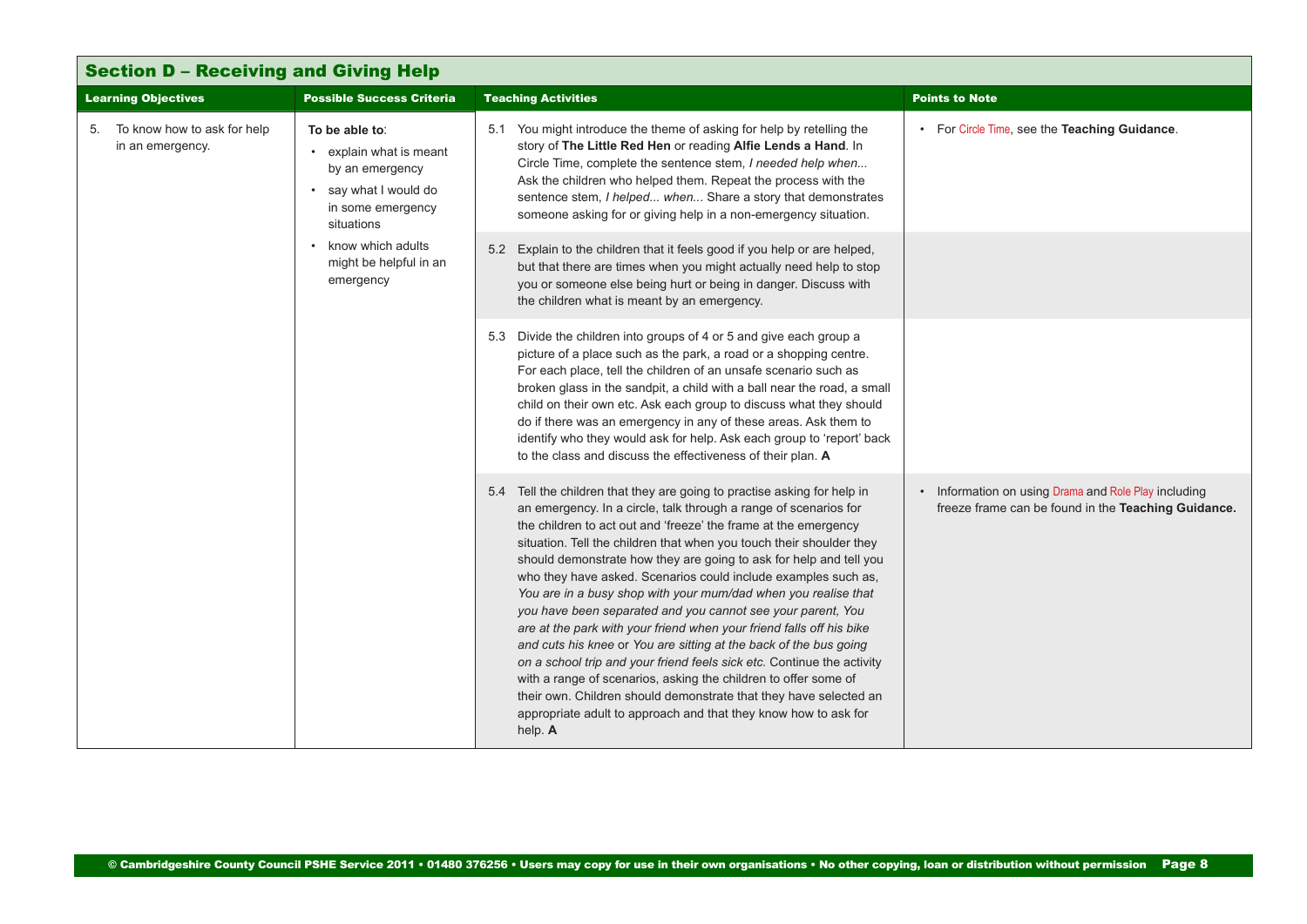<span id="page-8-0"></span>

| <b>Learning Objectives</b>                                                         | <b>Possible Success Criteria</b>                                                                                                | <b>Teaching Activities</b>                                                                                                                                                                                                                                                                                                                                                                                                                                                                                                                                                                                                                                                                                                         | <b>Points to Note</b>                                                                                                                            |
|------------------------------------------------------------------------------------|---------------------------------------------------------------------------------------------------------------------------------|------------------------------------------------------------------------------------------------------------------------------------------------------------------------------------------------------------------------------------------------------------------------------------------------------------------------------------------------------------------------------------------------------------------------------------------------------------------------------------------------------------------------------------------------------------------------------------------------------------------------------------------------------------------------------------------------------------------------------------|--------------------------------------------------------------------------------------------------------------------------------------------------|
| To recognise familiar<br>6.<br>situations where they can<br>offer help.            | To be able to:<br>• know some emergency<br>situations where I can<br>help<br>know some ways in<br>$\bullet$<br>which I can help | Give the children some school-based examples of times they might<br>6.1<br>be asked to help in an emergency e.g. someone falls over in the<br>playground, some broken glass is found. Discuss, as a class, how<br>they might be able to help. Ensure the answers are realistic. In<br>groups or pairs, ask the children for other situations at home, at<br>school and out and about when they might be asked to help in an<br>emergency. Ask them to describe the ways in which they might<br>help. Again, ensure the children have a realistic understanding of<br>how they can help.                                                                                                                                            | Be aware that some children might be<br>caring for a family member and so their<br>levels of responsibility might be greater than<br>for others. |
| To know how to reduce risk<br>and keep myself safer in a<br>variety of situations. | To be able to:<br>suggest what the risks<br>might be in a situation<br>suggest ways I can<br>keep myself safer                  | Show the children one of the pictures on Risks and ask them to<br>7.1<br>talk to a partner about the risks they think are involved. Ask the<br>children to feed back on these risks to the rest of the class. Then<br>ask the children to talk in pairs again and this time to decide on<br>some things they could do in that situation to reduce the risk and<br>keep themselves safer. Choose a few children to come up to the<br>IWB and draw on what they would do to keep themselves safer and<br>discuss their responses as a class. Talk about whether the situation<br>is now totally safe and establish that there will still be an element<br>of risk involved but that we can take measures to keep ourselves<br>safer. | • For Risks, see Resource 1.                                                                                                                     |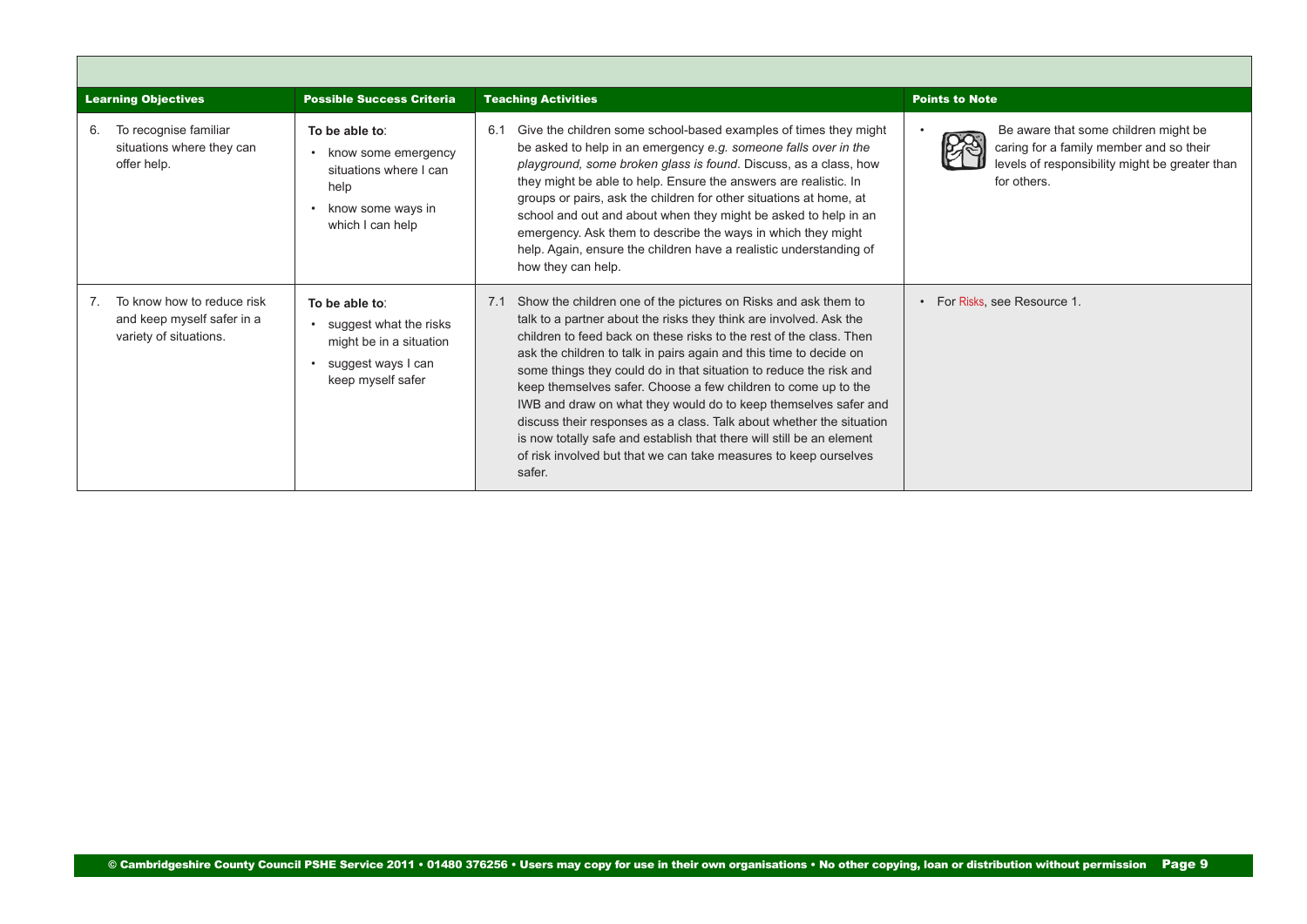<span id="page-9-0"></span>

| <b>Section E - Processing the Learning</b> |                                                                                 |                                                                              |                                                                                                                                                                                                                                                                                                                                                                                                                                                                     |                       |
|--------------------------------------------|---------------------------------------------------------------------------------|------------------------------------------------------------------------------|---------------------------------------------------------------------------------------------------------------------------------------------------------------------------------------------------------------------------------------------------------------------------------------------------------------------------------------------------------------------------------------------------------------------------------------------------------------------|-----------------------|
| <b>Learning Objectives</b>                 |                                                                                 | <b>Possible Success Criteria</b>                                             | <b>Teaching Activities</b>                                                                                                                                                                                                                                                                                                                                                                                                                                          | <b>Points to Note</b> |
| 8.                                         | To understand what they have<br>learned and be able to share<br>it with others. | To be able to:<br>• say what I have learned<br>share my ideas with<br>others | In Circle Time, complete one or more of the following sentence<br>8.1<br>stems:<br>An example of a risky situation is when; I could keep myself safe<br>by; In an emergency situation I could                                                                                                                                                                                                                                                                       |                       |
|                                            |                                                                                 |                                                                              | 8.2 Ask the children to create a Keep Safer poster to display in the<br>classroom or to share with a Reception class. Talk to the children<br>about which messages they think are important to include.                                                                                                                                                                                                                                                             |                       |
|                                            |                                                                                 |                                                                              | Show the children an example of a small magnet or credit<br>8.3<br>card which contains bullet points for someone to refer to in<br>an emergency. Ask each child or pair of children to choose an<br>emergency e.g. If there is a fire; if you are lost; when it is dark<br>outside; Ask them to create a small reminder card with pictures or<br>words which would help someone in that situation. You could make<br>these into fridge magnets using magnetic tape. |                       |